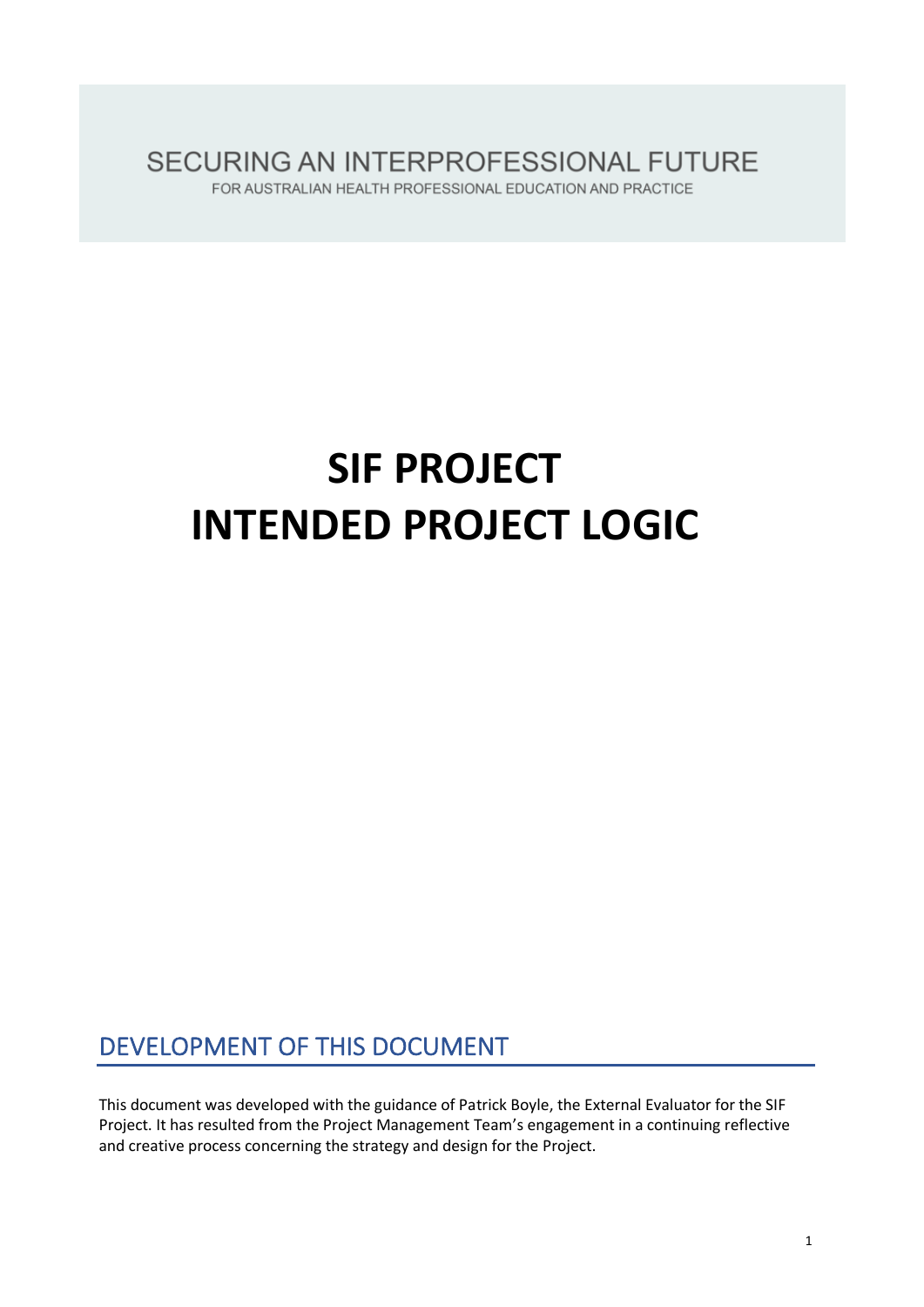# **CONTENTS**

| <b>SIF PROJECT LOGIC</b>                                              |    |
|-----------------------------------------------------------------------|----|
| <b>PURPOSE OF THE PROJECT LOGIC</b>                                   | 3  |
| <b>DEVELOPMENT OF PROJECT LOGIC AS A FRONT-END EVALUATION PROCESS</b> | 3  |
| <b>PURPOSES SERVED BY THE PROJECT LOGIC</b>                           | 3  |
| <b>NARRATIVE</b>                                                      |    |
| <b>INTENDED KEY RESULTS</b>                                           |    |
| <b>KEY ACTIVITIES (KA)</b>                                            | 11 |
| <b>SUCCESS INDICATORS (SIS) FOR RESULTS</b>                           | 13 |
| <b>KEY SUCCESS FACTORS (KSF) AND RISKS</b>                            | 15 |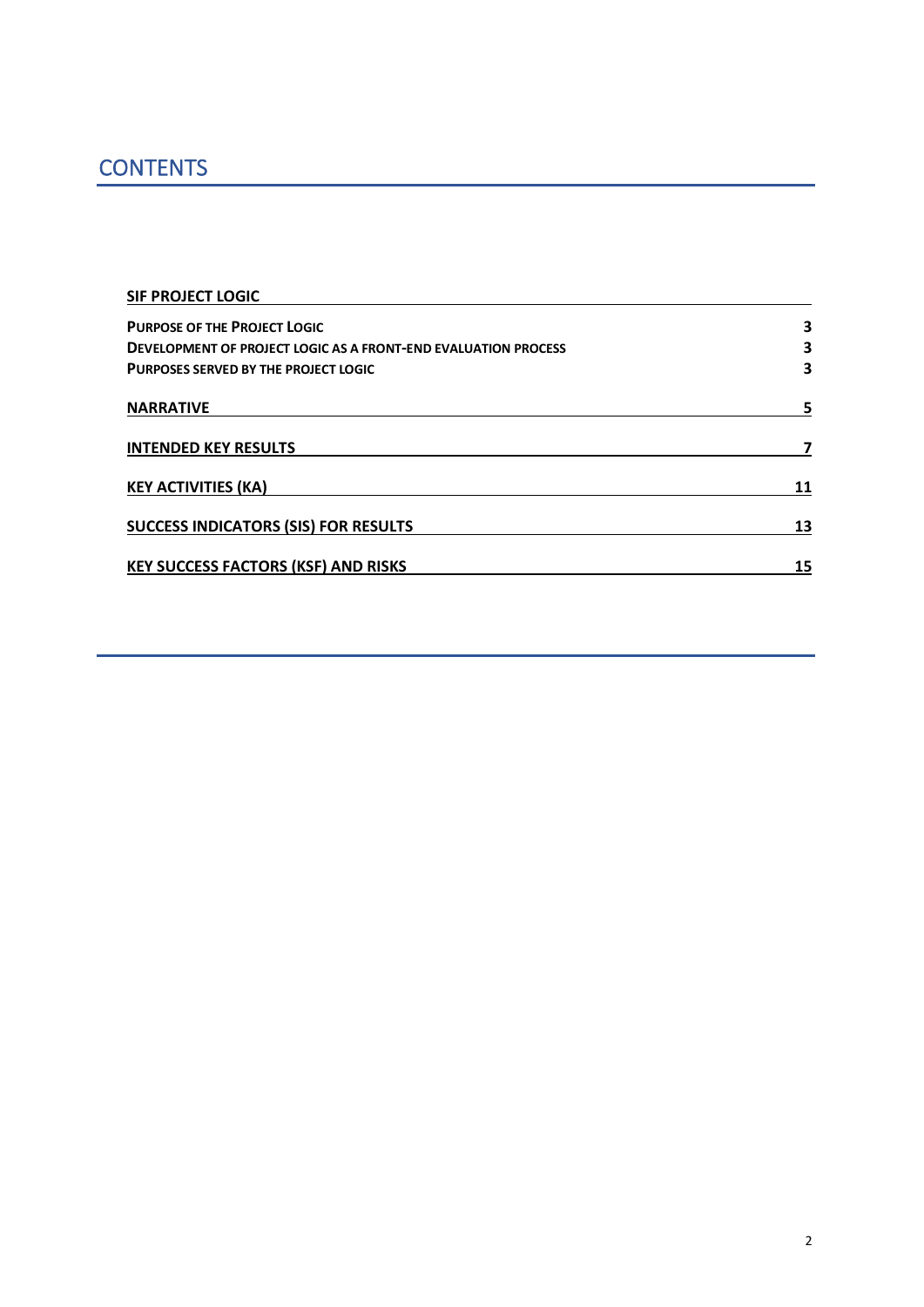# Purpose of the Project Logic

This document provides a *representation* of the *intended project logic* for the SIF Project. The project logic is a *high level picture of the scope of the project and the 'how and why' of its intended success*. It is sometimes likened to a theory of implementation. The representation, which has graphical and descriptive elements, serves several purposes (see below). Arguably, the most important is the evaluative process that leads to its development. The project logic **is not the operational plan,** rather it will inform the production of the operational plan(s).

# Development of project logic as a front-end evaluation process

The development of a project logic was identified as a front-end evaluation activity involving the Project Management Team (PMT), facilitated by the external evaluator. All evaluation has an object (i.e. what is being evaluated). In this case, the object was the *SIF Project as both concept and prospect.*

Integral to this reflective process was consideration of the high-level evaluation question – *How ready are we to implement this project successfully?* The PMT engaged in a critically reflective process to identify and refine the project's priorities and the best possible strategies for achieving success. Strategy, in this context, needs to incorporate the overall logic of the project and ensure there are sensible connections between its key enabling elements (e.g. activities, resources, conditions). As is typically the case with complex projects, this process was challenging, but it yielded several benefits, including clearer articulation of intent and improved understandings of what it will take to achieve success.

# Purposes served by the project logic

In addition to the process of critical review, the project logic provides:

- An overview of the project's scope, implementation strategy and the key activities considered important for success;
- A foundation for operational planning and management;
- A reference point for the project leadership, PMT and stakeholders in relation to understandings and communication about the project;
- Guidance for planning formative evaluation activities;
- A basis for tracking project adjustments along the way (e.g. changes in strategy or aspects of implementation);
- A material record of front-end evaluation a valuable item of evidence for summative evaluation near the end of the project; and
- A summary of the agreed intent and logic of the project between the project leadership and the external evaluator.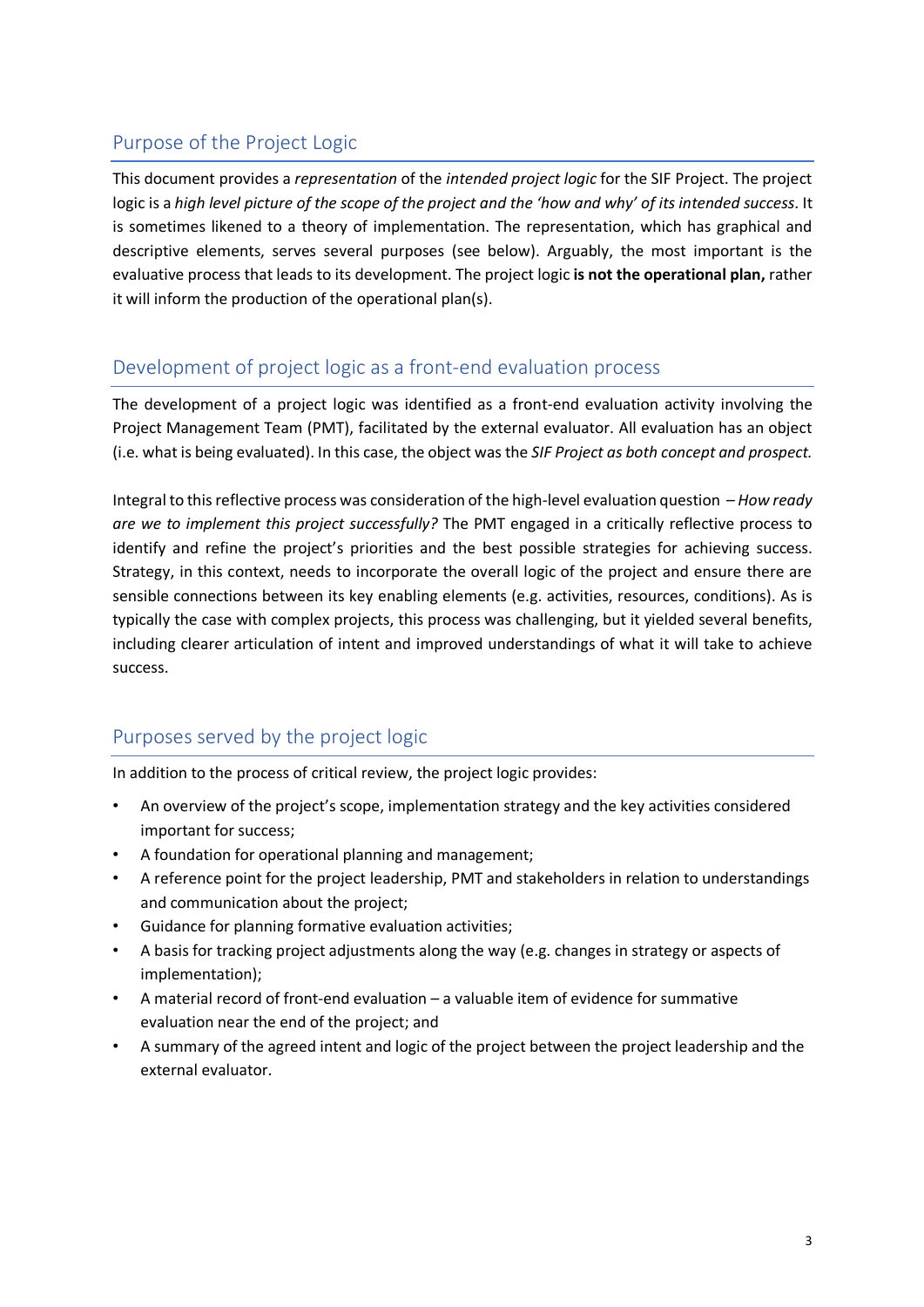# SIF Project Logic (Overview)

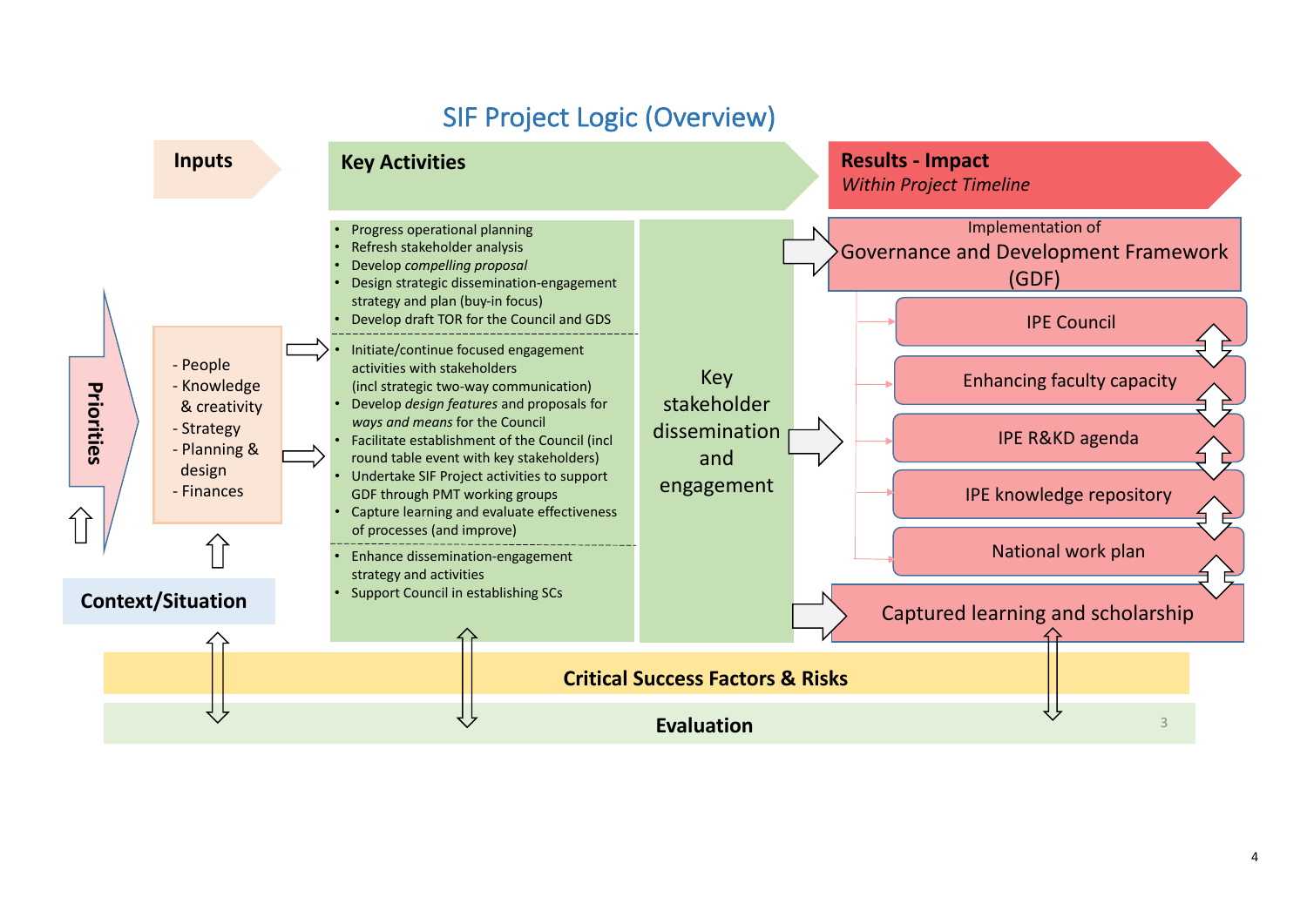# **Narrative**

The 'Securing an Interprofessional Future for Australian health professional education and practice', (SIF) project, is the sixth in a series of initiatives focusing on the development of Australian interprofessional education (IPE) and, as a consequence, interprofessional and collaborative practice (IPCP). The project is funded by the Office for Learning and Teaching in Higher Education (now incorporated in the Department of Education and Training). The PMT is drawn from nine universities and includes an interprofessional grouping with broad experience in health professional education, curriculum design, health practice and professional learning and change management. The project is supported by an eminent national and international reference group.

The project will build on previous IPE development work in Australia and internationally. Project Partners include two regional bodies – AIPPEN (the Australasian Interprofessional, Practice and Education Network) and ANZAHPE (the Australian and New Zealand Association of Health Professional Educators).

As a focus for practical action, the project will establish a national 'IPE governance and development framework' (GDF), comprising of five elements.

The five elements are:

- **1.** Establishing national IPE leadership to shape and enable the development of Australian IPE/IPCP into the future. A national IPE Leadership Council has been proposed.
- **2.** Enhancing faculty capacity in the areas of interprofessional education and pedagogy. A national Standing Committee has been proposed\*.
- **3.** Establishing a national IPE research and knowledge development agenda. A national Standing Committee has been proposed\*.
- **4.** A regional knowledge repository and dissemination hub. A SIF working group, along with our two regional Partners, will lead and coordinate the identification, organisation and dissemination of IPE/IPCP related knowledge, information, resources etc.
- **5.** The adoption and use of a national IPE workplan that cuts across all elements of the GDF.

Each of the five elements provides a focus for action. The establishment of the GDF will provide the Australian IPE/IPCP community with a national voice, and a structure and process through which it can contribute and add value to the future development of health practice and health professional education. An overarching outcome of the project will be the establishment and early operation of the National IPE Council.

To guide and support the initial directions and work of the IPE Council and Standing Committees, an 'IPE national workplan' has been developed. This workplan reflects input from many broad based national and state consultations held between 2010 and 2015. The workplan will be utilised and further developed to focus, document and communicate the work of the GDF.

The SIF PMT will also support this work through project led activity and the development of resources undertaken in working groups.

The SIF Project is committed to learning and refinement as it develops. In conjunction with the project's external evaluator, we are adopting an integrative approach to evaluation, the process of developing this *project logic* being one element of that approach. Critical reflection and learning, and a commitment to gather and act on feedback, are other features of the way we are operating.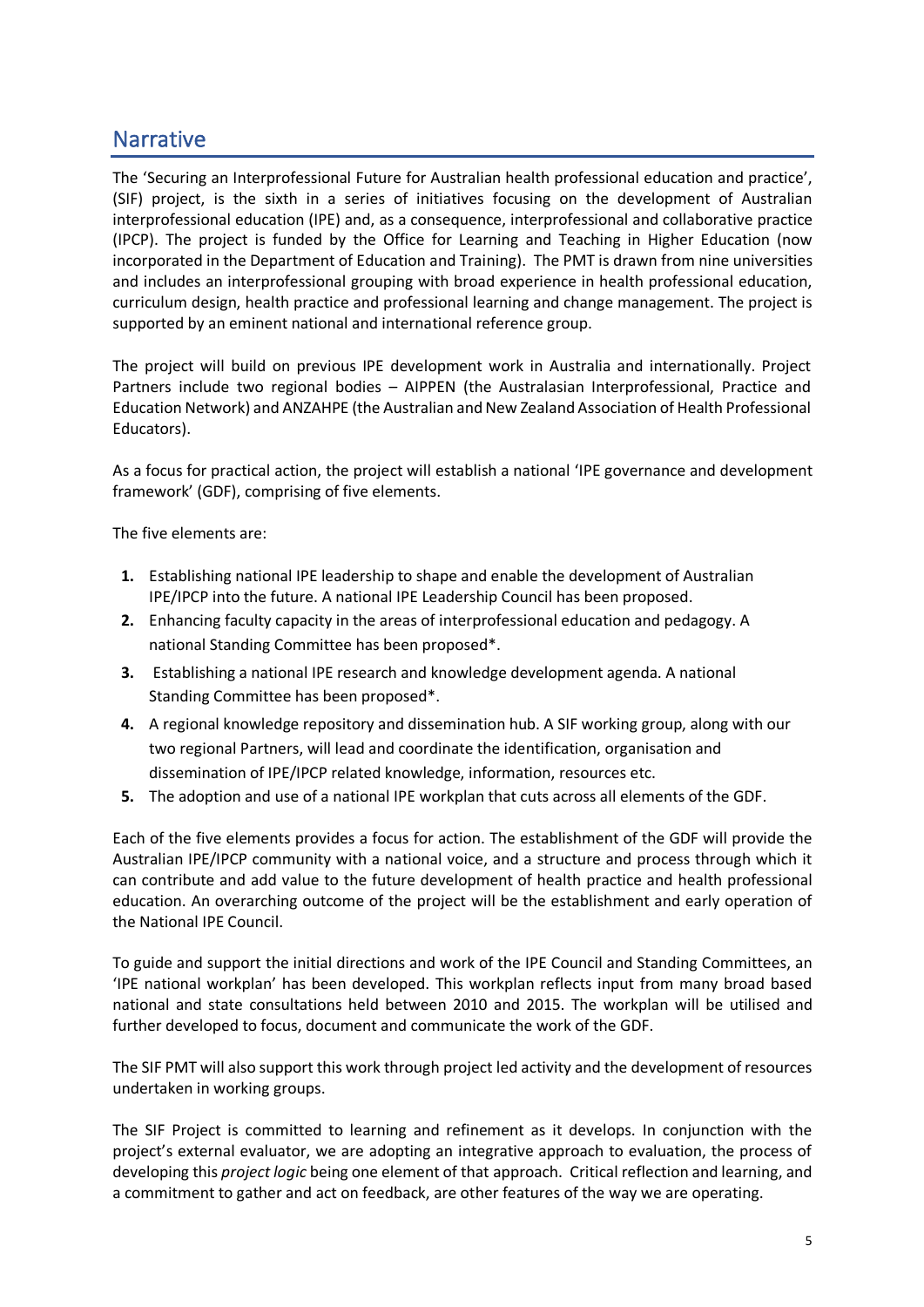\* Given the stakeholder responsive and co-productive approach we have adopted, we wish to flag that there may be changes to how key results are achieved. For example, the project aims to enable and sustain the further development of knowledge about Australian IPE. We have identified the formation of a discrete entity, a 'standing committee' to lead this work. It may be the IPE Council will see other more effective and sustainable ways of achieving this result. Based on our consultations with stakeholders to date, there is no indication any alternative approaches will be proposed. We do, however, wish to be open and responsive to other ideas. Developing a collective approach via the IPE Council for leading in all IPE related areas is, essentially, what the project aims to bring into being and to sustain.

# Changes to the IPL

There have been a number of revisions to the IPL. This has been due to:

- Changes in strategic approach as determined by the PMT
- A decision to take advantage of current unforeseeable activities, in particular, the Australian Accreditation Systems Review (ASR)
- A responsiveness to recommendations suggested by key stakeholders at a round table event, held in Sydney on the  $21^{st}$  of September 2017. The most significant recommendation on the day was to establish a consortium of partner organisations who would auspice the IPE Council. The PMT has taken on this recommendation and will proceed with this plan. Given the legalities and timeframes involved in this process, it is anticipated that by the end of the project, a consortium and IPE Council will have been established. It is not expected that the two standing committees will be formed during the project period, however this is something we will strive towards. Hence, activities will no longer be focused on establishing standing committees, but rather on the work of five PMT streams of work, undertaken in PMT working groups, which are designed

to support the five elements of the GDF. This work is outlined below:

**Working group 1: Establishment of a consortium** group to underpin the development of the Council etc. (GDF)

**Working group 2: A focus on Faculty capability development, specifically in the areas of**  accreditation and preparing IPE educators and systems.

**Working group 3: A focus on knowledge development.** Developing an IPE research and evaluation profile across Australian universities.

**Working group 4:** The development of an Australian – regional - **knowledge repository** with initial Australian content.

**All working groups:** Development of the next iteration of the **national workplan.**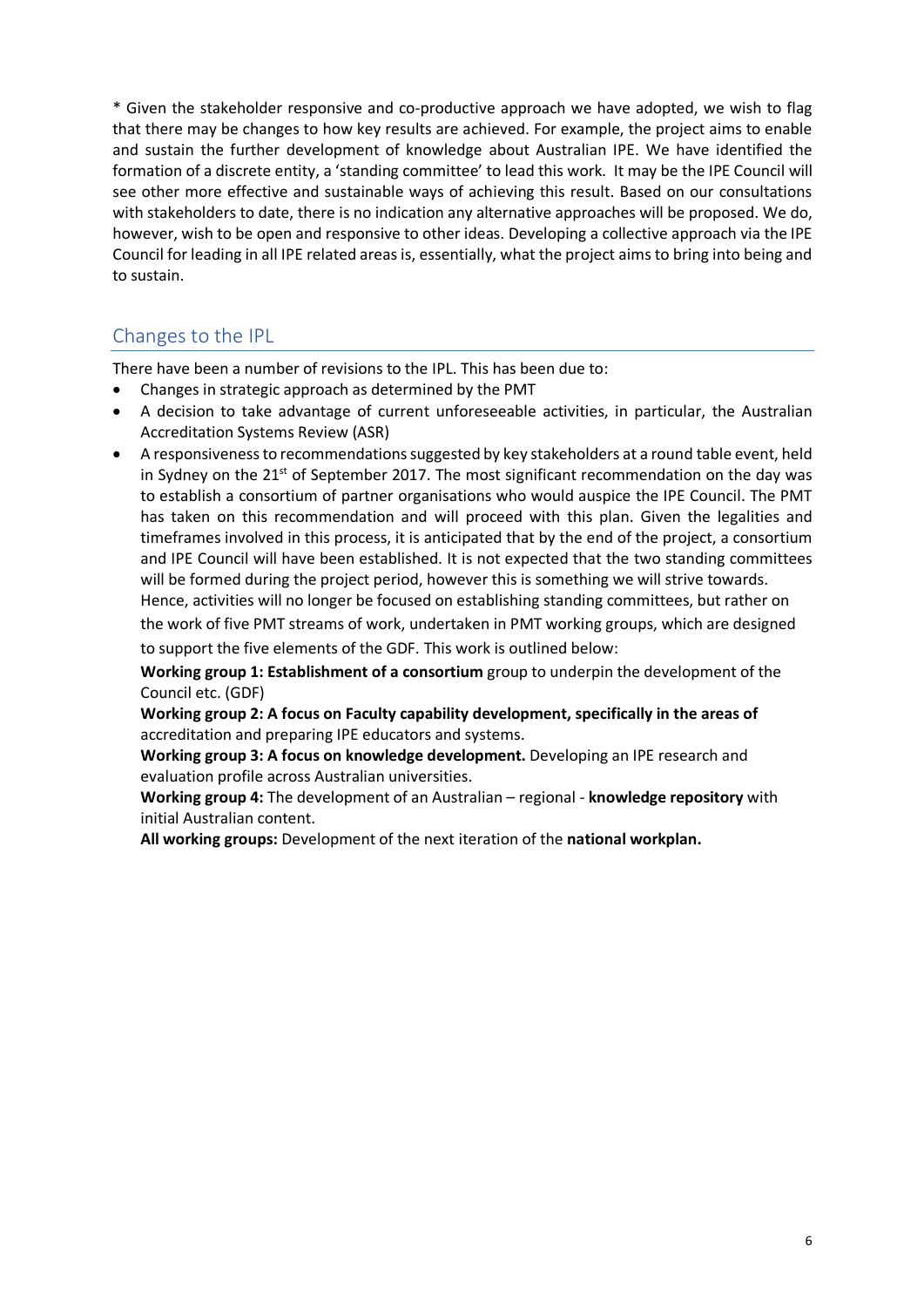# Intended key results

The PMT has identified two intended key results that are high priority.

## Key result 1: The establishment and early functioning of an 'Australian IPE Governance and Development Framework' (GDF).

The GDF consists of five interconnected elements:

- **1.** National IPE Council the Council will lead and coordinate the further development of Australian IPE.
- **2.** Standing Committee (SC) Building faculty capability in IPE. This SC will lead and coordinate the development of IPE capability across relevant Australian university programs in health professional education.
- **3.** SC Building IPE knowledge. This SC will lead and coordinate the further development of new knowledge and understandings about Australian IPE and IPCP.
- **4.** Regional knowledge repository. The SIF PMT working group managing the knowledge repository will lead and coordinate the identification, organisation and dissemination of IPE/IPCP related knowledge, information, resources etc. This will be a user led IPE/IPCP related knowledge repository. The knowledge repository will build on work already undertaken by AIPPEN. During the life of the SIF project (2 years) it will be co-led and managed by AIPPEN/ANZAHPE/SIF. In the three years after this it will be led and co-managed by AIPPEN and ANZAHPE.
- **5.** The adoption and use of a national IPE workplan. The 'National IPE Workplan' cuts across all elements of the GDF. It is a mechanism for identifying the foci, tasks, outcomes, time frames etc., of activities that will be developed by the Council and SCs. It aims to bring together and communicate the work and results of each of the SCs over time. We anticipate it will be a key document that will be used to bring together the work of all elements of the GDF and it will make visible the work of each part of the GDF. It will also be used by the IPE Council as a way of planning overall development.

Collectively, the five elements of the GDF will provide a framework and process to lead, coordinate, develop and research Australian IPE.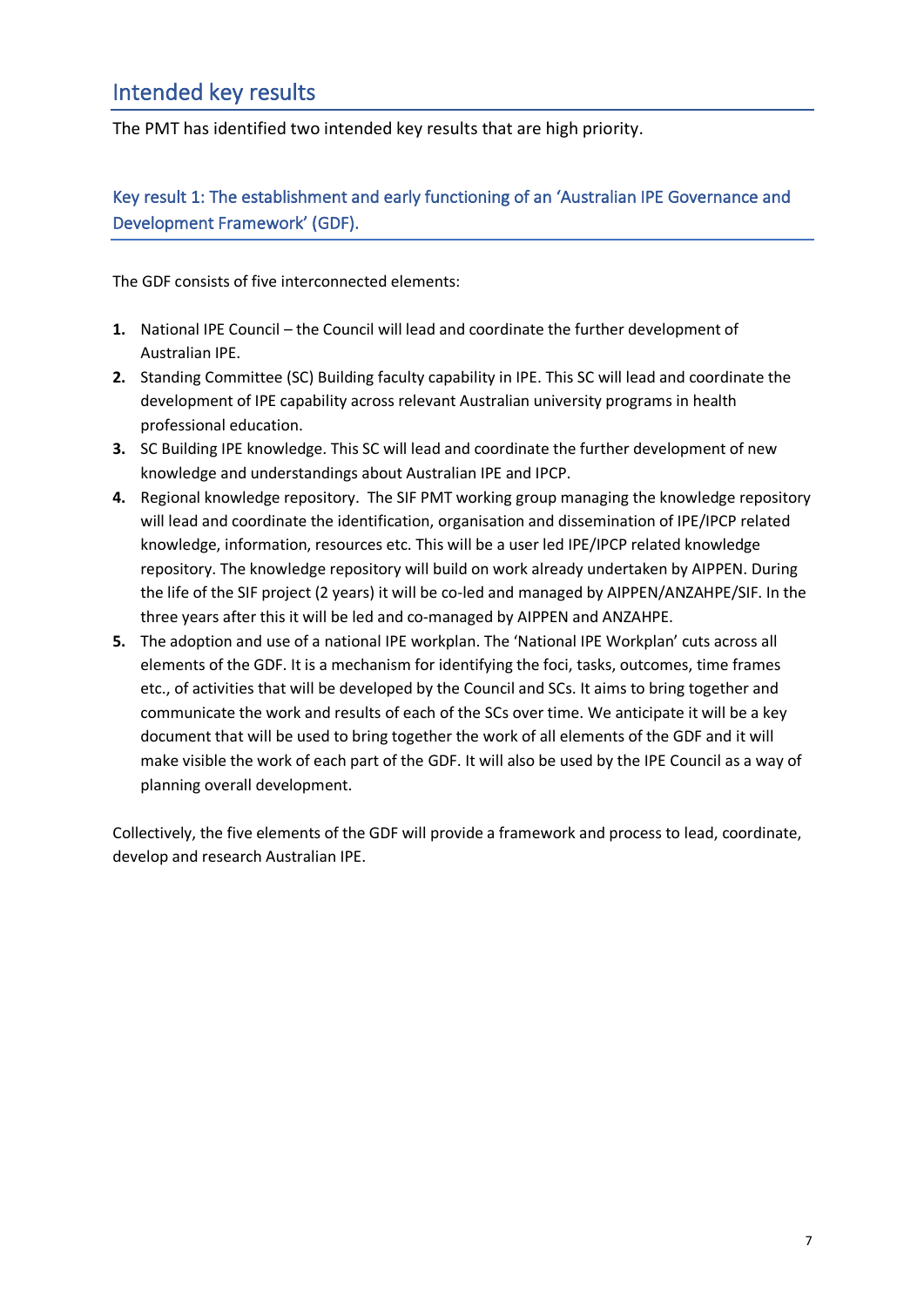## Key result 2: Capturing leaning and scholarship

This key result reflects the PMT's interest in learning from the project and utilising that learning to refine and improve the development of the project. What is being learned will also be shared through interactions, reporting and publication. One particular and important mechanism for learning that will be embedded in the day to day work of the project will be the monitoring and evaluation framework.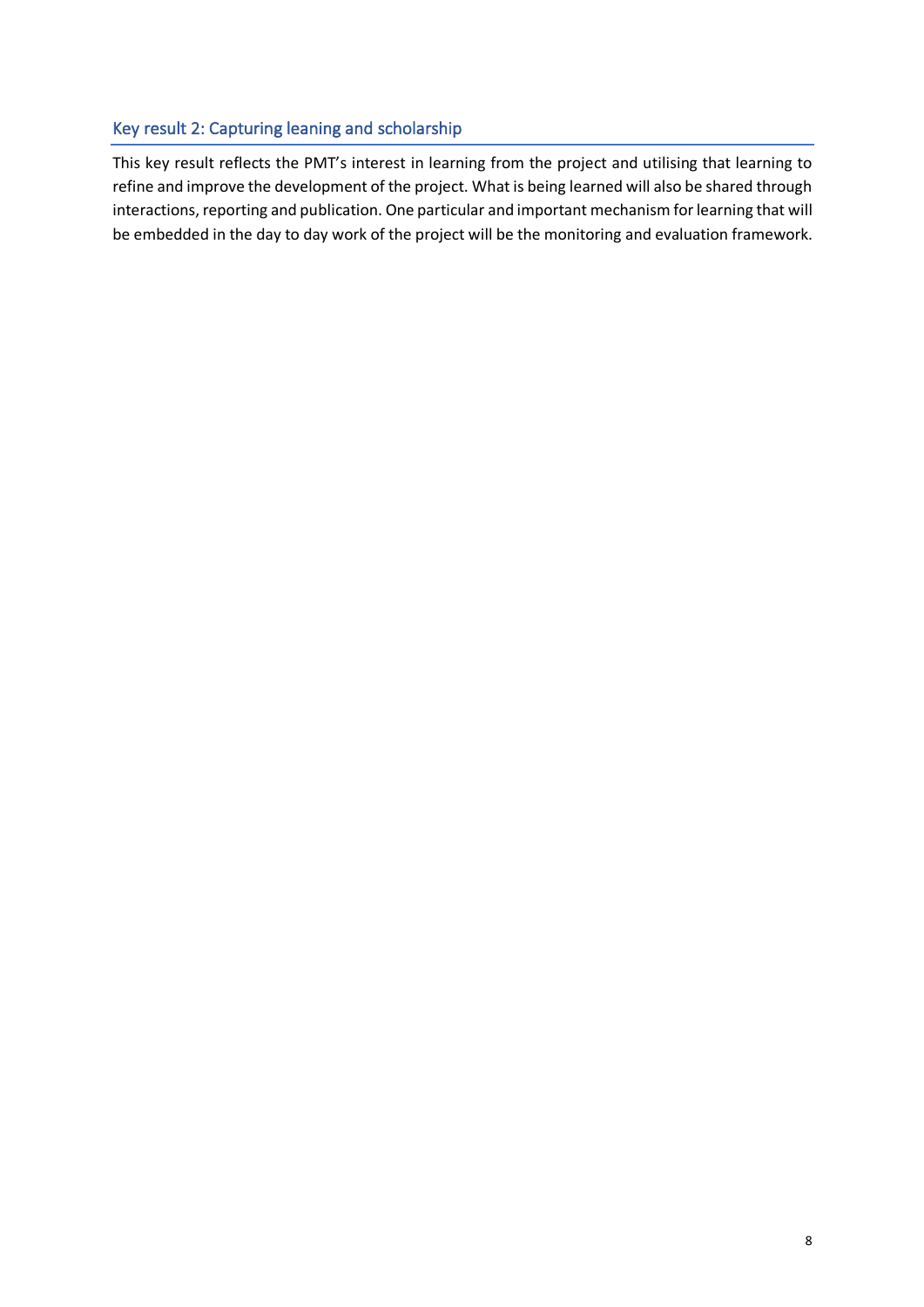# Some Elaboration of Intended Results

The SIF Project is ambitious and highly complex. Its complexity lies in the number of stakeholders involved, and the interconnectedness of various aspects of the project (if we fail in one area, it will impact other areas).

Given this complexity, we recognize that emergence is likely to be a key feature of the project, and we will need to accommodate the uncertainty that this brings. An example is co-creating the Council with stakeholders. They will determine the form, make-up, and the terms of reference of this entity.

## **Intended result (1):** An Australian IPE **Governance and Development Framework** (GDF).

The GDF will be made up of five major elements. These elements will be supported through the work of the PMT working groups for the duration of the project.

**1.** The **National IPE Council**. The Council will lead and coordinate a national approach to the development of IPE across the professions and institutions, including establishing the two proposed standing committees (see below). It will be a body which includes senior and well placed representatives from all areas relevant to the development of interprofessional education and practice. The Council will work in partnership with two existing bodies engaged with professional education across the health professions – the Australasian Association of Health Professional Educators (ANZAPHE) and the Australasian Interprofessional Practice and Education Network (AIPPEN).

The Council will be supported by the PMT for the duration of the Project. The Council should be a self-sustaining, enduring, influential body by the end of the project.

- **2. Building faculty capability Standing Committee (SC)**. This SC will be focused on a system wide approach to increasing IPE capability in all relevant universities. The proposed work of this group includes:
	- $\circ$  IPCP competency statements to be further developed with professions, accrediting councils, deans, regulatory bodies etc.
	- o Menu of IPE learning activities tools, resources, models and exemplars
	- o Faculty development guide various approaches to IPE development
	- o Assessment menu and tools
	- o Evaluation guidelines.
- **3. Knowledge development SC**. The primary focus of this SC will be the design, delivery, impact and outcomes of IPE. The proposed work of this group includes:
	- o Register of current IPE evaluation/research
	- $\circ$  Identification of data being collected that may be used to compare outcomes for different types of IPE education delivery
	- o Leading on the development of national capacity in IPE evaluation/research
	- $\circ$  Enabling the development of methodological and methods innovation in IPE educational research
	- o Enabling the conduct of new IPE evaluation/research seed funding, assistance with research bids
	- o Leading/coordinating the development of conferences, workshops, knowledge exchange and dissemination etc. For example, working closely with the professions and ANZAPHE.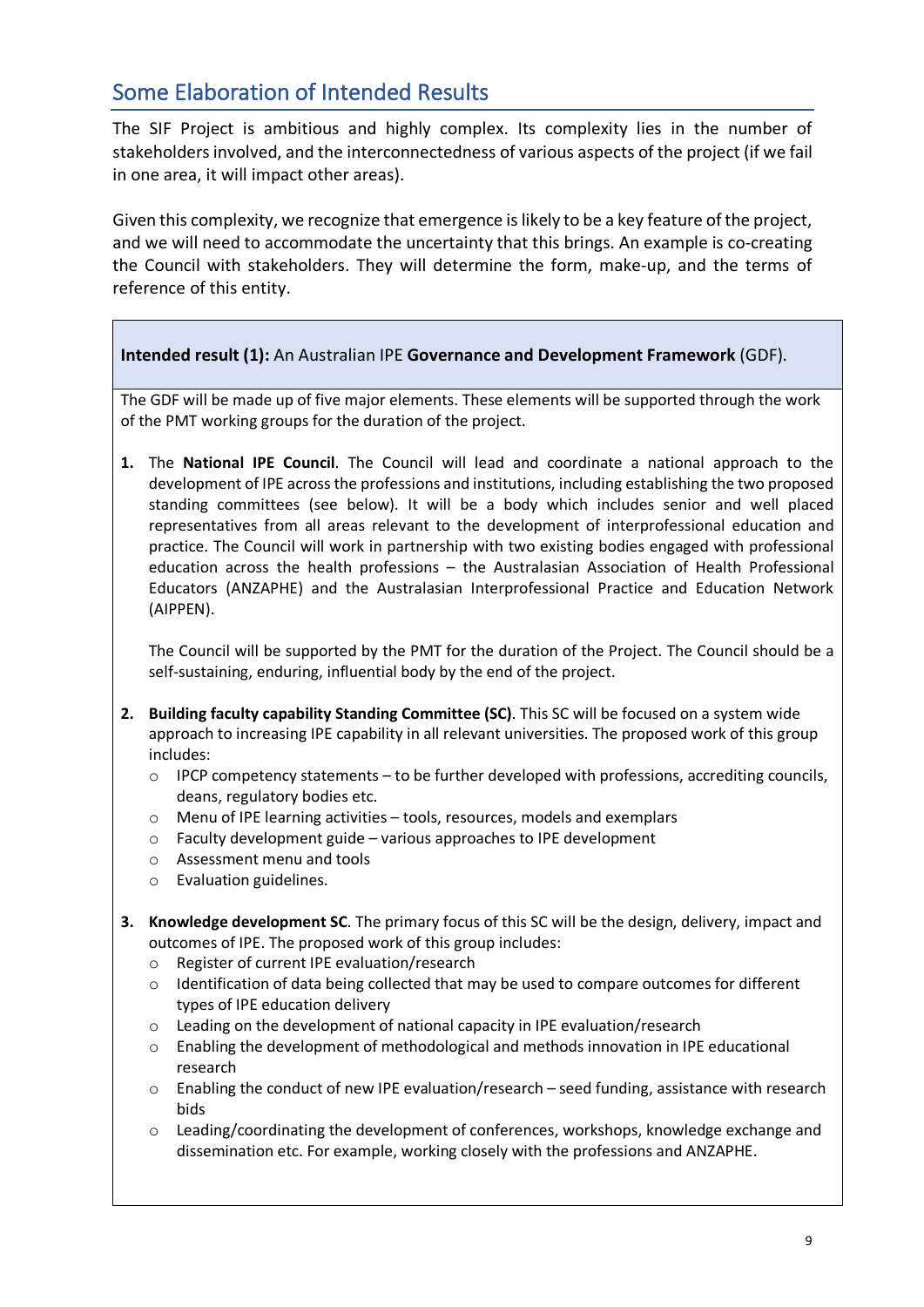**4. Knowledge repository**. An IPE knowledge platform/ repository will be developed. This will facilitate dissemination of the outputs from both of this project's Standing Committees, as well as support the work of the Council. This will be led by ANZAHPE and AIPPEN, and will be informed by relevant user design preferences. This key result is specific and funded across a period of five years.

This platform will also address a need to significantly upgrade the dissemination capacity of AIPPEN.

**5.** An evolving **National IPE Work Plan.** An outline for a national work plan is provided in the project 'Curriculum Renewal in Interprofessional Education in Health: Establishing Leadership and Capacity' (2016). This work plan will be reviewed by a key stakeholder group in the early stages of the project, and will then be progressed by the Council and SCs. By the end of the project, a more detailed plan will have been developed, with strategies in place to have this disseminated and put into action.

## **Intended result (2):** Capturing **learning** from the project

The focus and aims of the project are of national and global interest. The project's methodology is innovative. We will focus on two approaches to learning. Firstly, utilising what is being learned via process evaluation in the ongoing development of the project. Secondly, capturing and utilising what is being learned (e.g. at PMT level) and achieved as a basis for dissemination, including reporting and publication.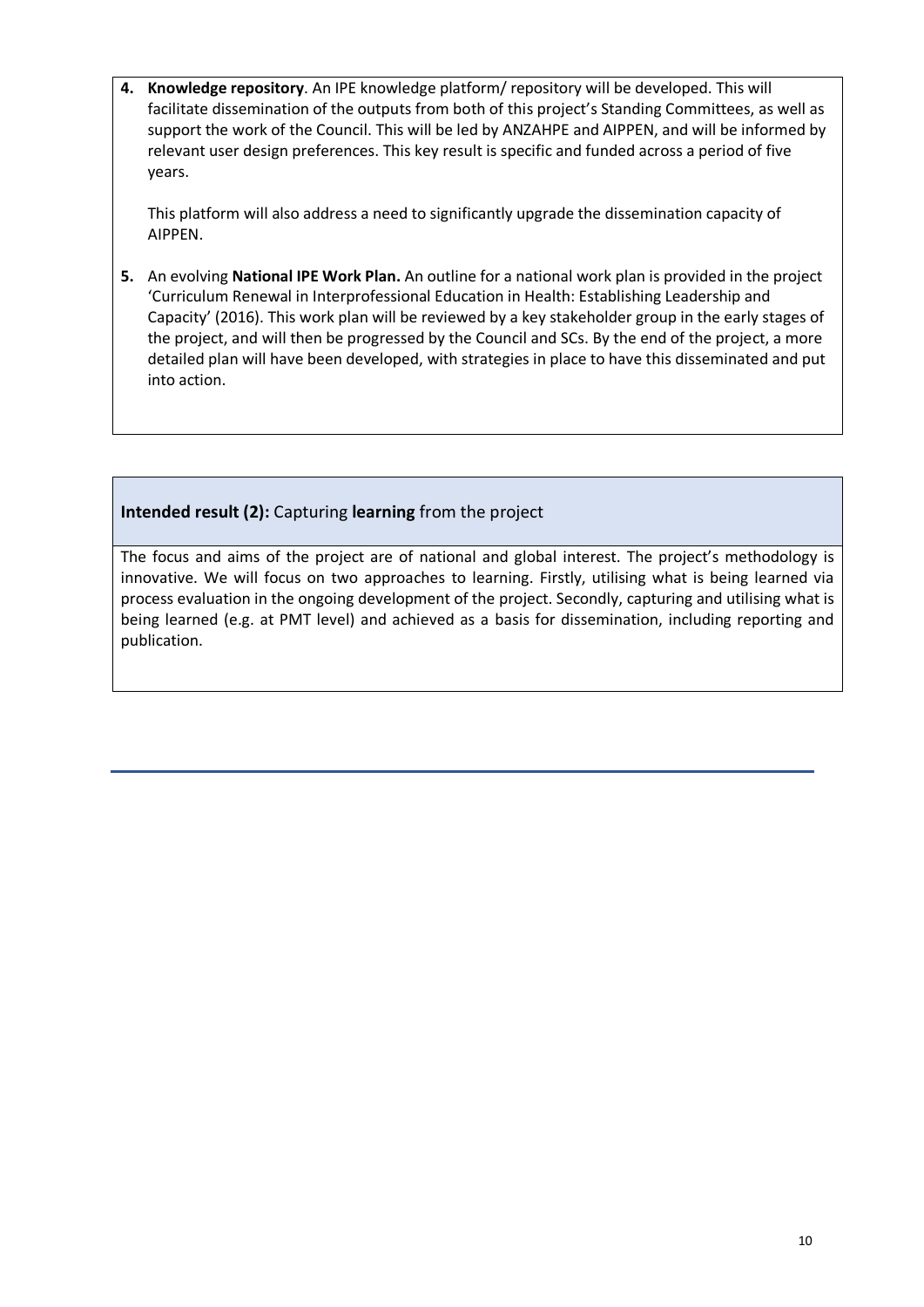# Key activities (KA)

*Key activities* are chosen, designed and implemented to achieve the *intended results*. There are overlaps, in the sense that some activities apply to more than one result. We anticipate that new activities will be required as the project develops. In addition to focusing on particular results, for example, establishing the IPE Council, most activities are aimed at contributing to stakeholder engagement, particularly explicit buy-in to the mission and activities of the project.

Before focusing on key activities for intended results, there are some important responsibility-related activities that need to shape how the PMT operates. Collectively, these form a *critical success factor* for the project.

## **The Project Lead and Project Manager will:**

- 1. Provide overall support and coordinating guidance across all areas of project development and implementation
- 2. In consultation with other members of the PMT, produce a 'compelling case' for the project, to maximise stakeholder engagement. We anticipate there will need to be some degree of customisation of the case (and related advocacy) for the Council and SCs.

## **All PMT members will:**

- 1. Act to maintain engagement with key stakeholders for example AHPRA, Councils of Deans, Government departments, the Project Reference Group (PRG), the university and practice sectors and with external bodies who have indicated interest in working with the project.
- 2. Participate in PMT working groups (WGs) aimed at supporting the GDF through project led activities and resource development.
- 3. Be ultimately responsible for progressing the national Work Plan document and final report to the DET.
- 4. Participate in the project's learning, evaluation and monitoring processes.
- 5. Plan and implement a responsible withdrawal from the project at 24 months.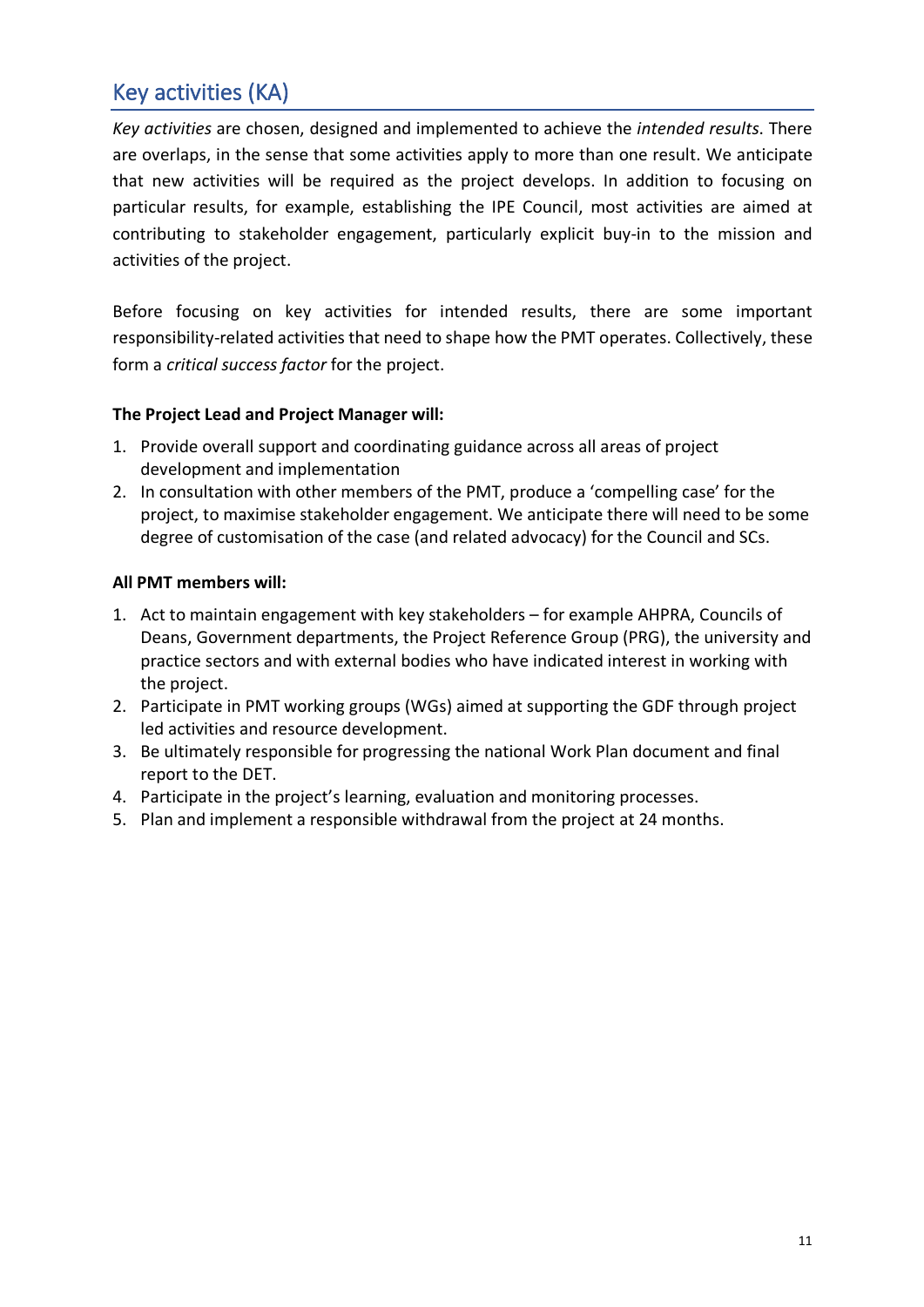## **KAs for intended result (1):** An Australian IPE **Governance and Development Framework** (GDF).

This is a critical area of activity for SIF. We will:

- **1.** Establish PMT WGs to support each element of the GDF. *More specifically we will;*
- **2.** Prepare a 'compelling case' that will be persuasive to stakeholders and set the scene for all other activities.
- **3.** Identify stakeholders with whom particular kinds of engagement is important.
- **4.** Identify an appropriate approach to initial engagement. (Following first contact, we anticipate codesigning how further engagement will be developed).
- **5.** Ensure engagement activities occur effectively, through proper resourcing and design, and are documented/recorded effectively.

## **6.** For the **Council:**

- o Meeting and consulting with key bodies with an aim to attain a commitment to work in partnership to establish the Council.
- o Implement the Round Table event with prospective Council members. Details of this action will be developed by members of the Council working group.
- o Establish the Council.
- o Provide secretariat and other support to the Council for the duration of the project.

## **7.** For **SCs:**

- o Activate PMT working groups (WGs) to undertake project activities that will support the work of these committees.
- o WGs produce a support package for each SC which includes scoping work/ environmental scan.

#### **8.** For the **knowledge repository:**

- The achievement of this key result will be structured around MOUs governing the participation of ANZAHPE and AIPPEN in developing, growing and sustaining a regional knowledge repository. Achievements in this area are already well progressed.
- o To initiate this work, we plan to undertake focused review. The review could consist of information gathering in relation to the design and development of the web site/repository. Much of the information gathered will focus on existing IPE web sites etc.

#### **9.** For the **National IPE Work Plan**

- Introduce and use the current national Work Plan as a basis for current action and future planning.
- $\circ$  Develop a draft plan to disseminate nationally to attain stakeholder feedback.
- o Develop a final (next stage) work plan by the end of the project.

## **KAs for intended result (2):** Capturing **learning** from the project.

This important key result addresses the work of the project in creating the conditions and activities that ensure reflection, feedback and learning occur across the life of the project. Importantly, there should be evidence that learning is responded to, that is, relevant actions should flow from the outcome of PM stakeholder input/comment and from the findings and feedback generated through the processes of integrative evaluation.

A publication plan has been developed, and the PMT has initiated work on various publications.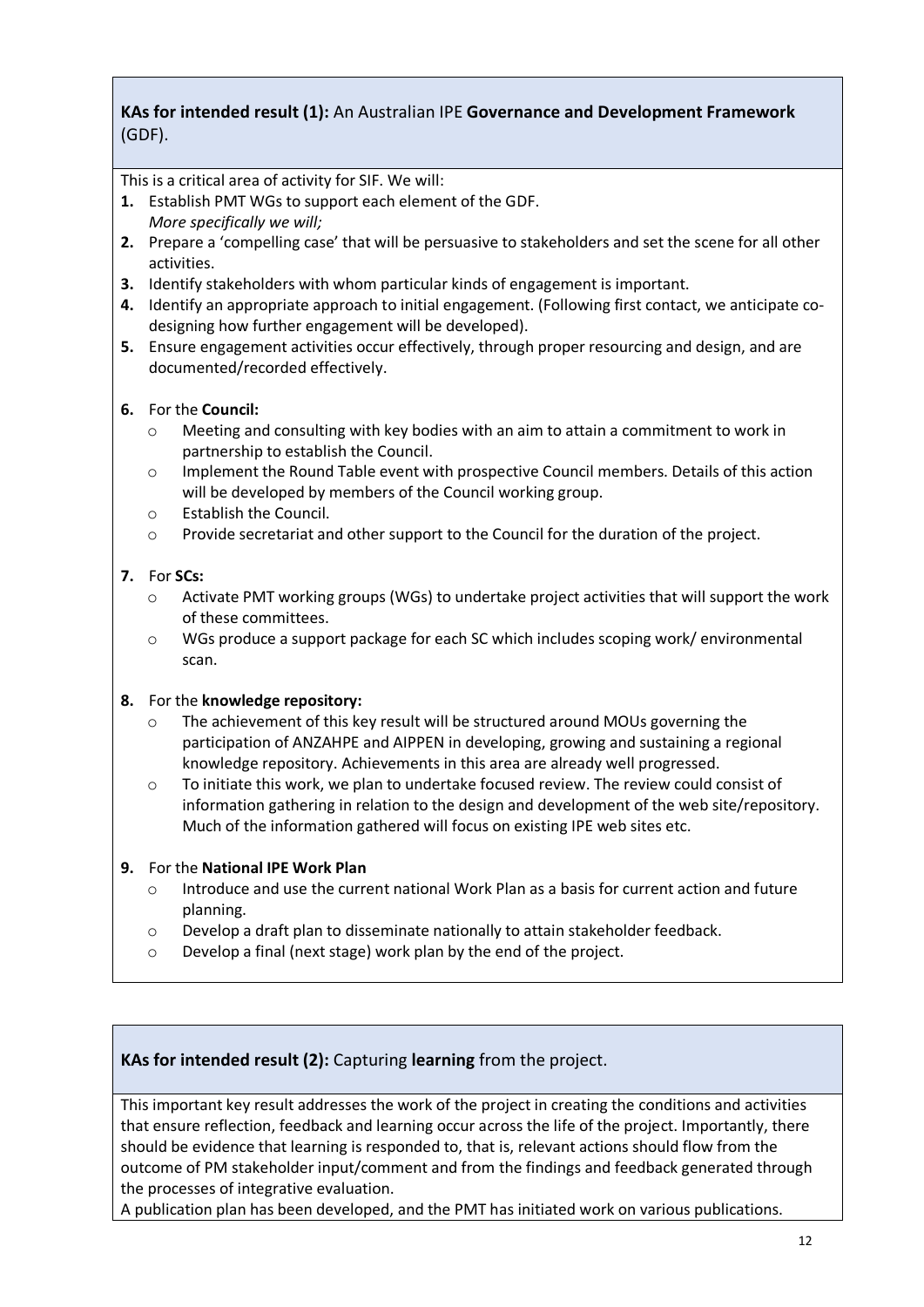# Success Indicators (SIs) for Results

For our purposes, SIs will be evidence-based markers that will be used to demonstrate successful achievement of results, including stage-based progress towards such achievement. More technically, indicators are factors or observations that are correlated/connected with criterion variables of interest - variables such as 'Level of engagement', 'Satisfaction with a process', or 'Perceived utility value'. A pragmatic approach has been adopted whereby the SIs we have identified at this stage are largely in the form of data (e.g. observations; perceptions; material records), and in a few cases, actual variables (as indicators). In both cases, the data needed for each SI will be identified or refined as part of ongoing operational planning and evaluation.

Before focusing on SIs for each intended result, it is important to articulate some more general indicators concerning the leadership and management of the project. These include:

- Documented agreement on key results
- Agreed and documented IPL (this document)
- Agreed and documented Operational Plan
- Positive judgements by PMT members about their experience in the project
- Evaluation frame agreed and documented
- Decisive actions taken in relation to any problems/risks identified
- Active participation of PMT members in relevant meetings and other activities
- Retention of active PMT members
- Active engagement with up to date scholarship and nationally coordinated further scholarly development in relation to IPE

## **SIs for intended result (1):** An Australian IPE **Governance and Development Framework (GDF)**

- § Explicit evaluative judgments of a sample of arms-length experts on the merits of a draft GDF
- § Stakeholders are positively engaged in co-creating the GDF.
- § Substantial and increasing material evidence (e.g. records) of explicit commitments from key bodies (including AHPRA, councils of deans, DOHA, DET, consumer and student groups) to play active roles to advance the GDF.
- Accurate perceptions data on the importance/value of the work of the project (across key stakeholder groups)
- § Positive response to invitations to participate in the Council/SCs
- Standing and diversity of Council/SC participants
- Uptake and development of National Work Plan by Council and SCs
- Council and SCs productive in terms of progressing project goals during the project period

## SI concerning the **National IPE Council**.

- § Round table event is well attended with representatives from key stakeholder groups.
- § Genuine buy in from stakeholders who 'believe in', support, have confidence in the Council as a body that is relevant, effective and is capable of achieving change.
- By the end of the project, the Council should be a self-sustaining body likely to endure over the longer term.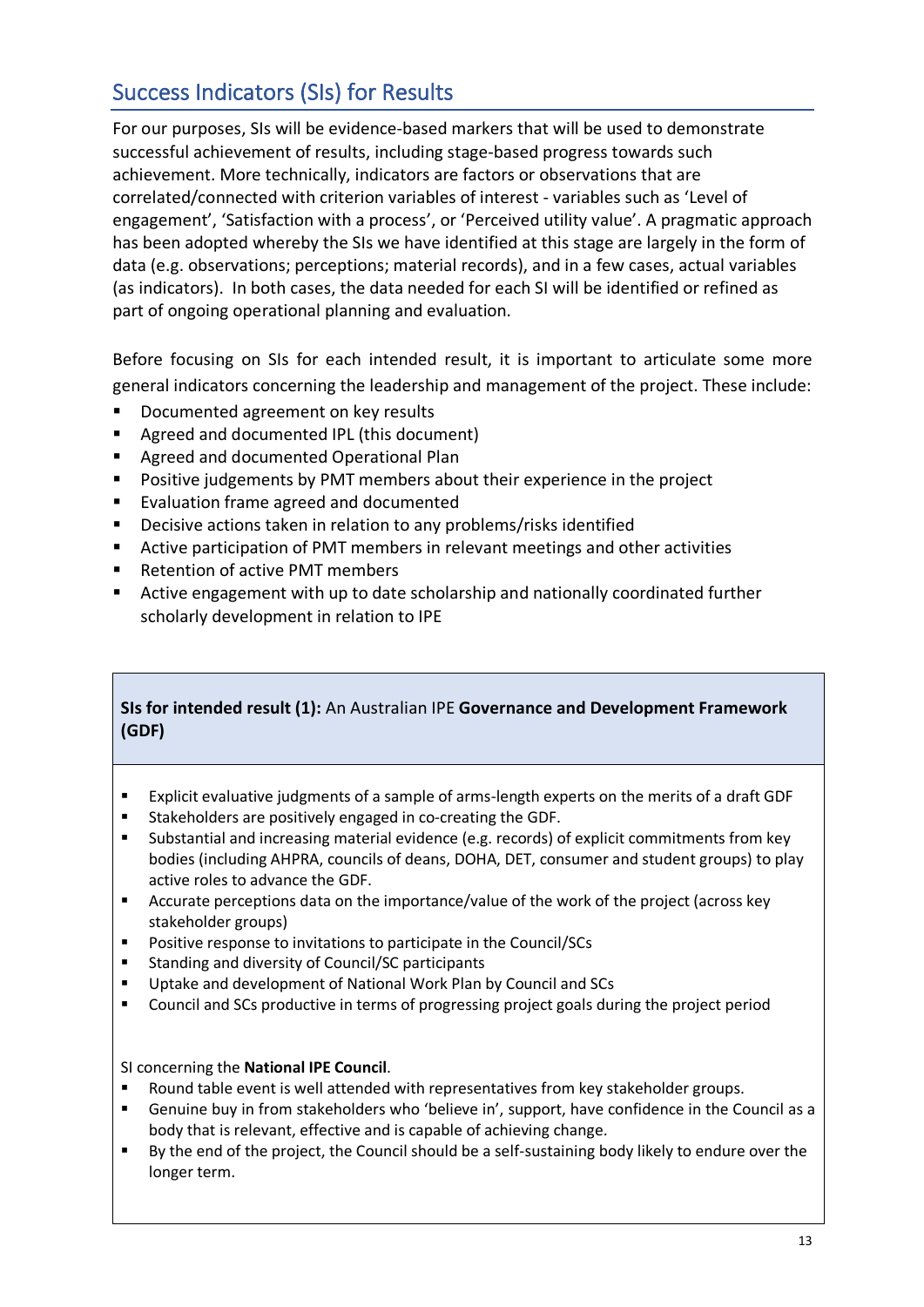#### SI concerning the **Building faculty capacity SC**.

- The Council designs the form and functions of the SC
- § The Council establishes the SC
- Standing Committee(s) are formed and functioning productively
- Standing Committee(s) are provided with support materials produced by the PMT

#### SI concerning **Knowledge development SC**.

- The Council designs the form and functions of the SC
- The Council establishes the SC
- Standing Committee(s) are formed and functioning productively
- Standing Committee(s) are provided with support materials produced by the PMT

#### SI concerning the **Knowledge platform.**

- § MoUs developed and signed by ANZAHPE and AIPPEN
- Progress in line with MOU specifications
- Hits on and responses to new aspects of the ANZAHPE web site
- The repository promotes/ facilitates communities of practices and networking
- The platform is sustainable
- End user satisfaction levels with the platform, including perceptions of utility value

#### SI concerning the **National IPE Work Plan**

- A revised and detailed work plan is developed by the end of the project.
- Strategies developed on how to disseminate, enhance engagement with, action and evaluate the plan.
- Explicit commitments exist from key bodies to progress elements of the plan.

## **SIs for intended result (2):** Capturing **learning** from the project.

- An explicit and evolving record of what is being learned from the project and how this has impacted it, including people and the overall initiative
- The evaluation framework is fully embedded and integrated into all aspects of project activity.
- PMT participates in all evaluation activities.
- Relevant journal publication(s) relating to learning from the project
- Inclusion of a focused chapter on learning in the final project report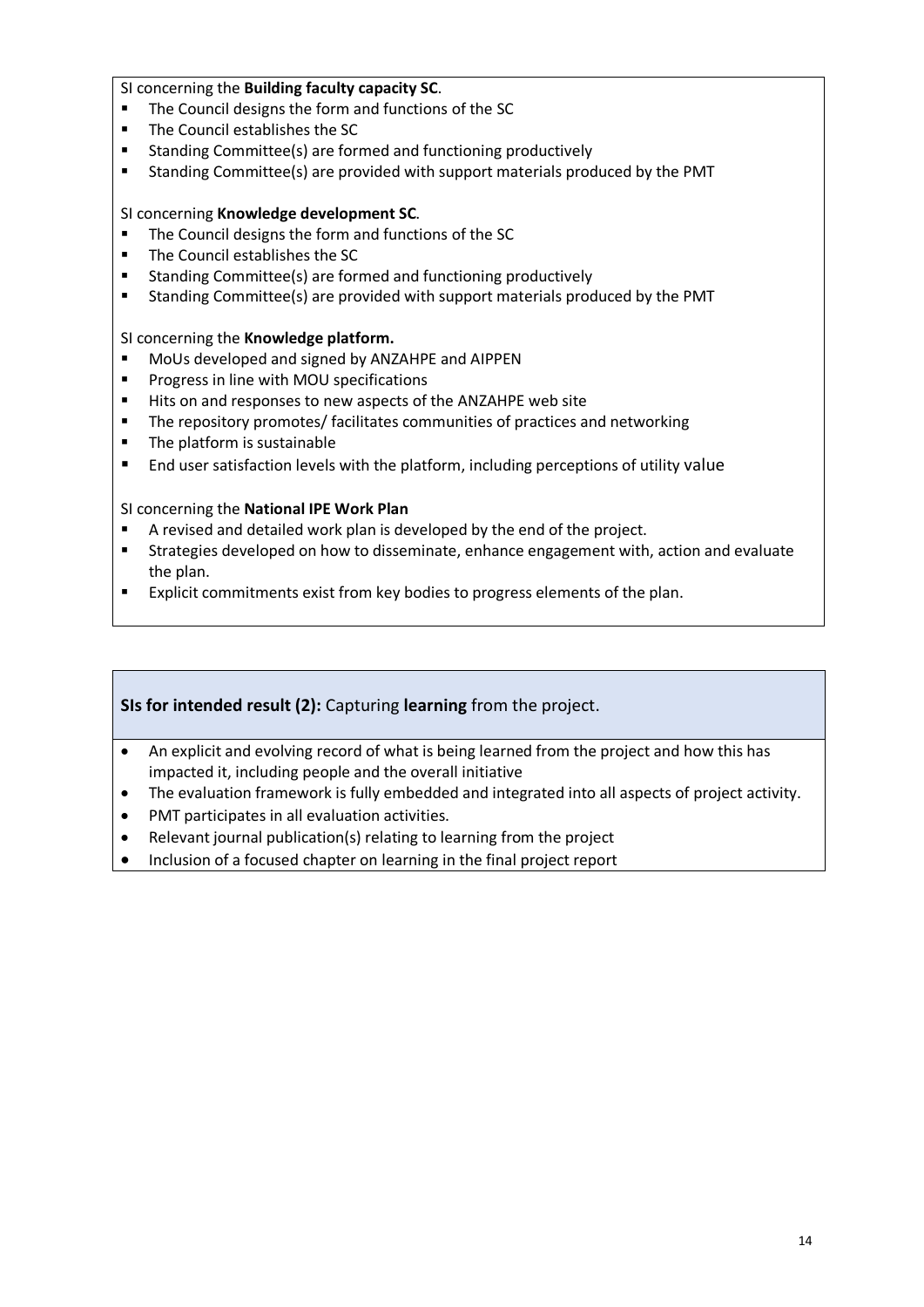# Key success factors (KSF) and Risks

KSFs are viewed as the causes of or major influences on project success (as judged in the early months of the project)

| Areas of project activity                        | <b>Related key success factors</b>                                                                                                                                                                                                                                                       | Related risks and proposed strategies for minimising risk                                                                                                                                                                                                                                |
|--------------------------------------------------|------------------------------------------------------------------------------------------------------------------------------------------------------------------------------------------------------------------------------------------------------------------------------------------|------------------------------------------------------------------------------------------------------------------------------------------------------------------------------------------------------------------------------------------------------------------------------------------|
| Leadership                                       | A leadership disposition and process that facilitate<br>shared agreement, problem identification, problem<br>solving and timely action.                                                                                                                                                  | Break down of collaborative relationship between Project Lead<br>and other members of the PMT.                                                                                                                                                                                           |
| High performance team and<br>sufficient capacity | A PMT that works effectively with complexity<br>and diversity, identifies and solves problems,<br>reaches shared agreements, learns and<br>contributes actively.<br>Retention of a highly capable Project Manager<br>Active participation and engagement of PMT in<br>project activities | Shared understandings are not reached on important<br>п<br>matters)<br>Limited participation and engagement by PMT members<br>$\blacksquare$<br>Excessively stressful work load for project lead and/or<br>п<br>manager<br>Loss of Project Manager and associated project knowledge<br>٠ |
| Design and implementation                        | Deriving and implementing activities that translate<br>the intent and conceptualisation of the project into<br>effective action.                                                                                                                                                         | Project design and/or aspects of implementation are not<br>effective for achieving intended results.                                                                                                                                                                                     |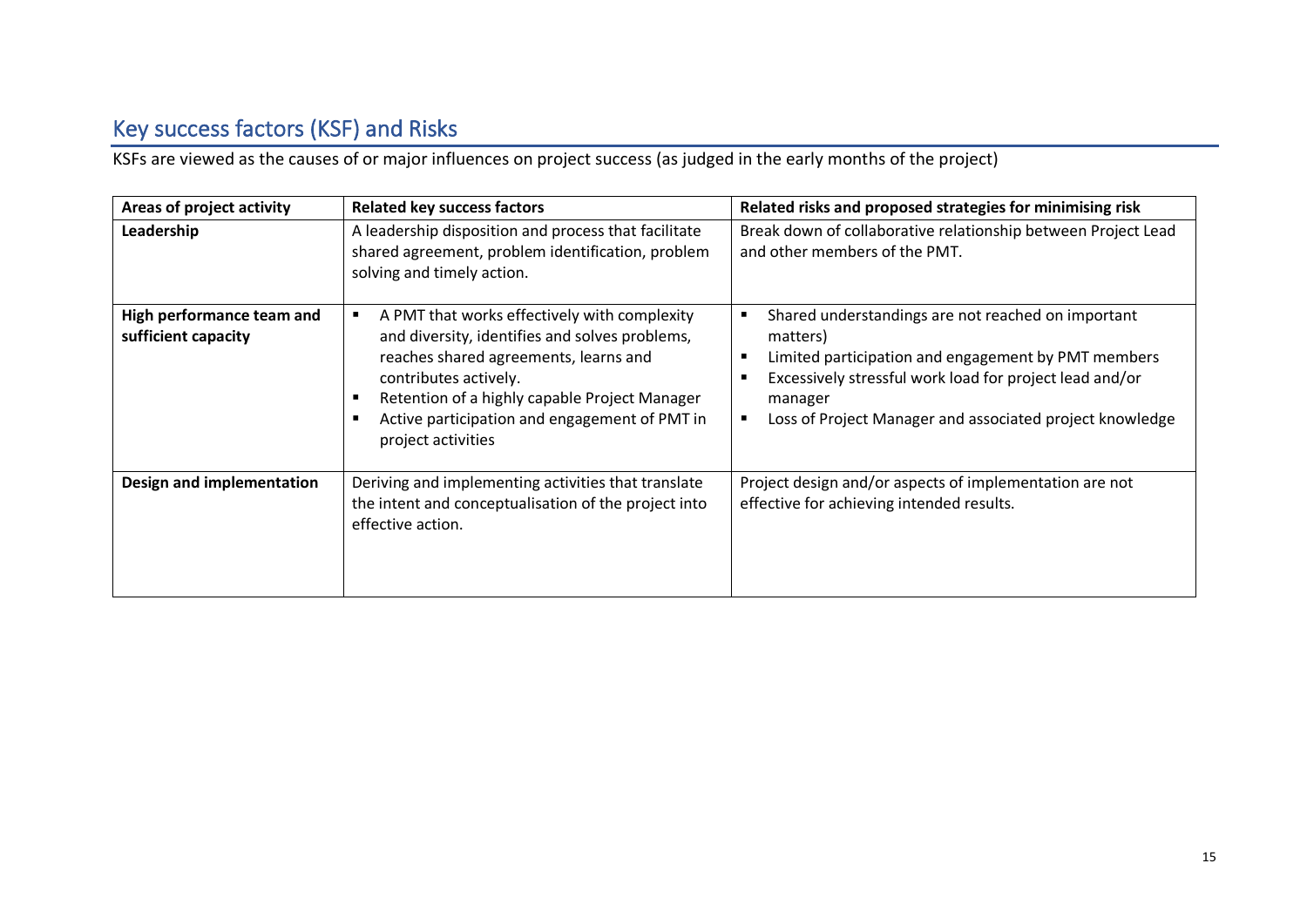# **KSFs and Risks for intended result (1):** An Australian IPE **Governance and Development Framework**

| <b>Related key success factors</b> |                                                                                                                                                                                                                                                                                                                                             | Related risks and proposed strategies for minimising risk |                                                                                                                                                                                                                                                                                                                                                                                                                                                                          |  |  |  |  |
|------------------------------------|---------------------------------------------------------------------------------------------------------------------------------------------------------------------------------------------------------------------------------------------------------------------------------------------------------------------------------------------|-----------------------------------------------------------|--------------------------------------------------------------------------------------------------------------------------------------------------------------------------------------------------------------------------------------------------------------------------------------------------------------------------------------------------------------------------------------------------------------------------------------------------------------------------|--|--|--|--|
| $\blacksquare$<br>$\blacksquare$   | Stakeholders see the merits of the GDF<br>Strong, widespread and sustained stakeholder engagement.<br>Critical mass of explicit commitment to the intents of the project<br>across important stakeholders.<br>Two sectors that are ready to respond - to move beyond<br>statements of support and join the project in collaborative action. | $\blacksquare$<br>$\blacksquare$<br>$\blacksquare$        | The GDF is not supported/implemented<br>GDF ends when project ends because of lack of buy-in, commitment and<br>motivation from key stakeholder groups<br>Lack of ability to build meaningful/ productive partnerships and put agreements<br>into place with key stakeholders during project period.<br>Sectors hold off on any changes until final ASR report is released.<br>No changes are implemented because traditional barriers to IPE are still<br>overwhelming. |  |  |  |  |
|                                    | <b>The Council</b><br>The Round Table event leads to the formation of the Council.                                                                                                                                                                                                                                                          |                                                           | <b>The Council</b><br>The Council is not sustainable/ funded by the end of the project.                                                                                                                                                                                                                                                                                                                                                                                  |  |  |  |  |
|                                    | The SCs<br>The Standing Committees are formed and fully functioning within<br>the second year of the project.                                                                                                                                                                                                                               | $\blacksquare$                                            | The SCs<br>Establishment of the Council, team forming, priority issues etc. take longer than<br>expected and delay the set up of the standing committees, and reducing the<br>working time they have during the project period.                                                                                                                                                                                                                                          |  |  |  |  |
|                                    | The Knowledge platform<br>A platform that supports requirements is utilised.<br>Stakeholders' feedback regarding what they want from the<br>platform are taken into account, and integrated.                                                                                                                                                |                                                           | The Knowledge platform<br>Developing a platform that doesn't support requirements or meet expectations<br>of stakeholders.<br>Development takes longer than expected and site is no live by the end of the<br>project.                                                                                                                                                                                                                                                   |  |  |  |  |
|                                    | <b>National IPE Work Plan</b><br>PMT members monitor the progress of SCs and facilitate necessary<br>adjustments to ensure progress in line with goals.<br>Stakeholders are consulted and buy in to the plan.                                                                                                                               |                                                           | <b>National IPE Work Plan</b><br>By the end of the project period, SC are still in formation stage, rather than<br>operating, delaying the development of the next iteration of the plan.<br>Unreasonable creep in the scope of work.                                                                                                                                                                                                                                    |  |  |  |  |